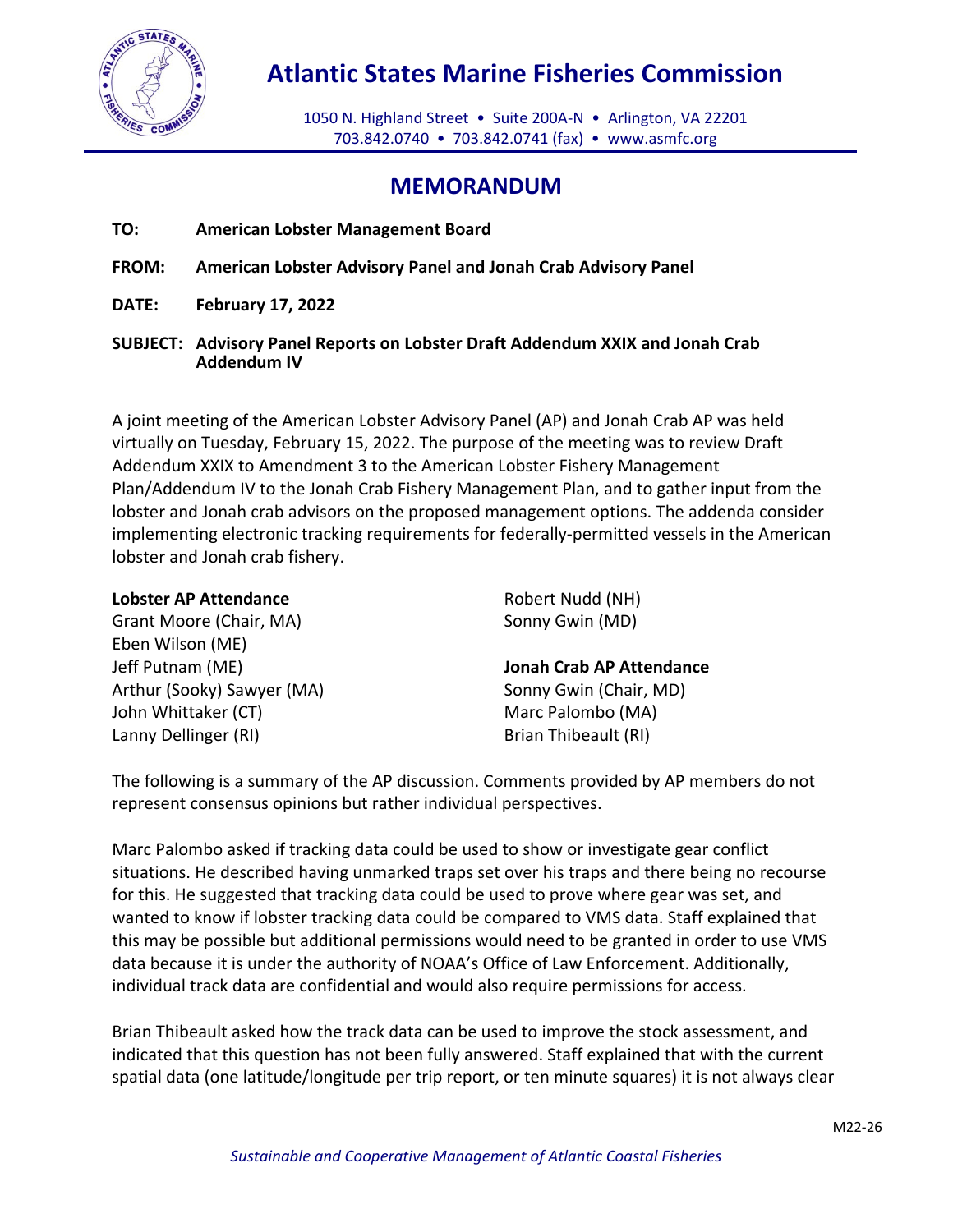in which stock the effort is taking place, especially near boundaries. Tracking data would be much more precise and allow for effort to be more accurately assigned to stocks.

Lanny Dellinger said he thinks this proposal is happening too late to benefit Area 2 in terms of wind development because all areas have already been leased out. Staff mentioned that the data could also be used for mitigation or compensation purposes. Lanny expressed doubt that any benefit will really come from tracking.

Several AP members emphasized that in order for a tracking program to be useful, there needs to be 100% harvester reporting from the federal fleet that has trackers so that additional information on fishing activity is associated with vessel locations.

Grant Moore asked about data access and whether individual or confidential data would be released if requested under the Freedom of Information Act (FOIA). Staff responded that they believe confidential data will not be released, but will follow up to get legal advice on this issue ahead of the Board meeting. Other AP members also spoke about concerns that their data would not be legally protected.

Grant Moore also spoke about his experience using one of the tested tracking devices. He has had it on his vessel for three years with no issues, and has looked extensively at the data. He believes the technology is dependable.

## **AP Comments on Addendum Options**

AP members provided input on which of the proposed options they support and why. Five of the attending AP members support Option A (status quo) and three support Option B (tracking requirements). One member was undecided. Individual comments are summarized below.

Brian Thibeault (Jonah Crab AP, Area 2): Supports Option A, status quo.

• His justification is that after attending many meetings there are still many unanswered questions on how the devices and program will work. As for the equipment, he does not think it is possible for enough equipment to become available in such a short timeframe. There is no certain timeframe for when the vendors could manufacture devices. He also stated that equipment and data plans need to be paid for by some of the user groups who are going to benefit from the data; wit CLF, law enforcement, and wind, it should be possible to get funding to cover this. As for enforcement uses, he thinks the idea that the one minute ping rate could be used to determine the number of traps per trawl is concerning, and it makes him nervous that such information would be used for enforcement because it will not always be accurate. Before this tracking program happens, all of the Addendum 26 requirements should be implemented and all lobster permits should have mandatory reporting. Having mandatory reporting would already significantly increase the information on where lobster activity is occurring.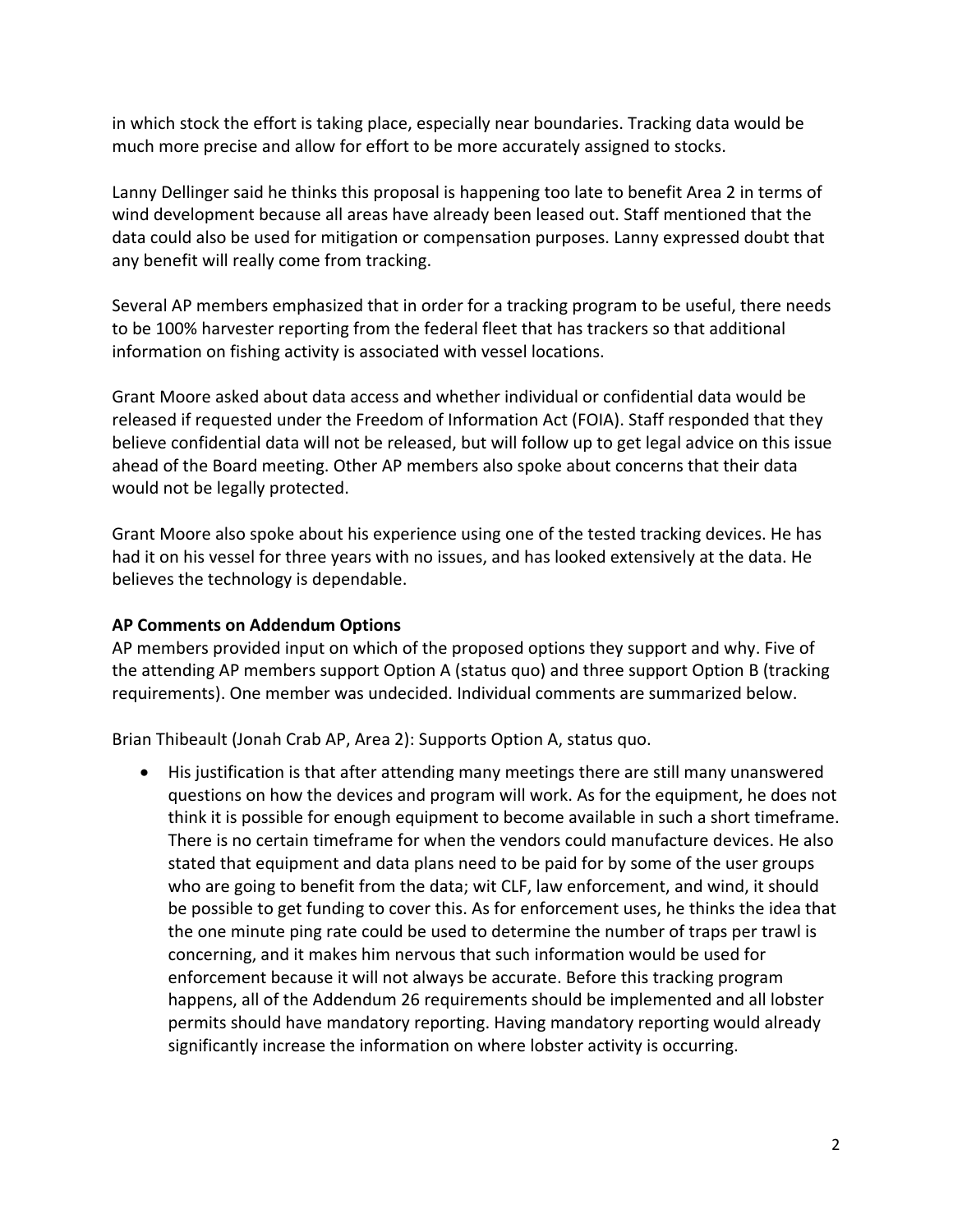Lanny Dellinger (Lobster AP, Area 2): Supports Option A, status quo.

• Rationale is that fishing is dynamic, and there is no baseline for the last 20 years. As a result the current data will not protect all of the important areas. Fishermen could provide some historical data in fishing areas. Additionally, he does not think the tracking data will help to protect Area 2 against wind development because all of the available areas have already been leased. Fisheries managers will have no say in identifying which areas will be built or not. Cox's ledge is an example; it is essential fish habitat for many commercial species and they still put a wind farm there. He also stated that the number of traps per trawl being counted is nonsense, because hauling time is not consistent; it takes longer to haul trawls on a windy day than a calm day. He has talked to many Area 2 fishermen about this and hasn't talked to anyone who supports this. No matter what damage is done to the stocks by wind development it will be the fishermen who wind up responsible for it.

Jeff Putnam (Lobster AP, ME): Supports Option A, status quo.

• After spending time reading public comments, he agrees with all of the reasons given for supporting option A. He says it is not as much about the data that is available, but rather the data that might be missed. There are not many people lobstering in the deep basins in Area 1 now, but in 10-20 years there might be lots of lobster there, and tracking can't show that. If there is ever a shrimp season again, there are a lot of places lobster boats cannot fish when mobile gear are there. The tracking data will not be able to show the whole story of why the boats move to different areas.

Sooky Sawyer (Lobster AP, MA): Supports Option A, status quo.

• There needs to be more harvester reporting first. Without reporting data and catch rates, tracking will not help.

Bobby Nudd (Lobster AP, NH): Supports Option B.

- Following the meeting, Bobby emailed staff to change his preferred option to Option B with the following rationale: After much thought and because I'm sitting on the fence and my concerns about VTRs being required from all permits have been addressed l will go on record as being in favor of option B. I still have reservations about the data usage however I have concluded that the need out weights the risk.
- For transparency, his previous comments on Option A are included below:
- Bobby stated that he has been doing this a long time, and the AP is usually pretty conservative and rational about needs of the fishery. He has always campaigned for more accurate data, but this addendum needs to be further thought out. It seems that the initial need for this tracking program came from the protected species people, and other purposes were added onto it after that. He is concerned that spatial information from this is going to lead to significant area closures and experiments with buoy-less fishing. He is always in favor or better data but is concerned about the motivation and fast tracking of this action. He shares concerns of others about the wind energy aspect and thinks the results will be the same with or without tracking. He said that if this were more thought out, in the future he could possibly be in favor of it.